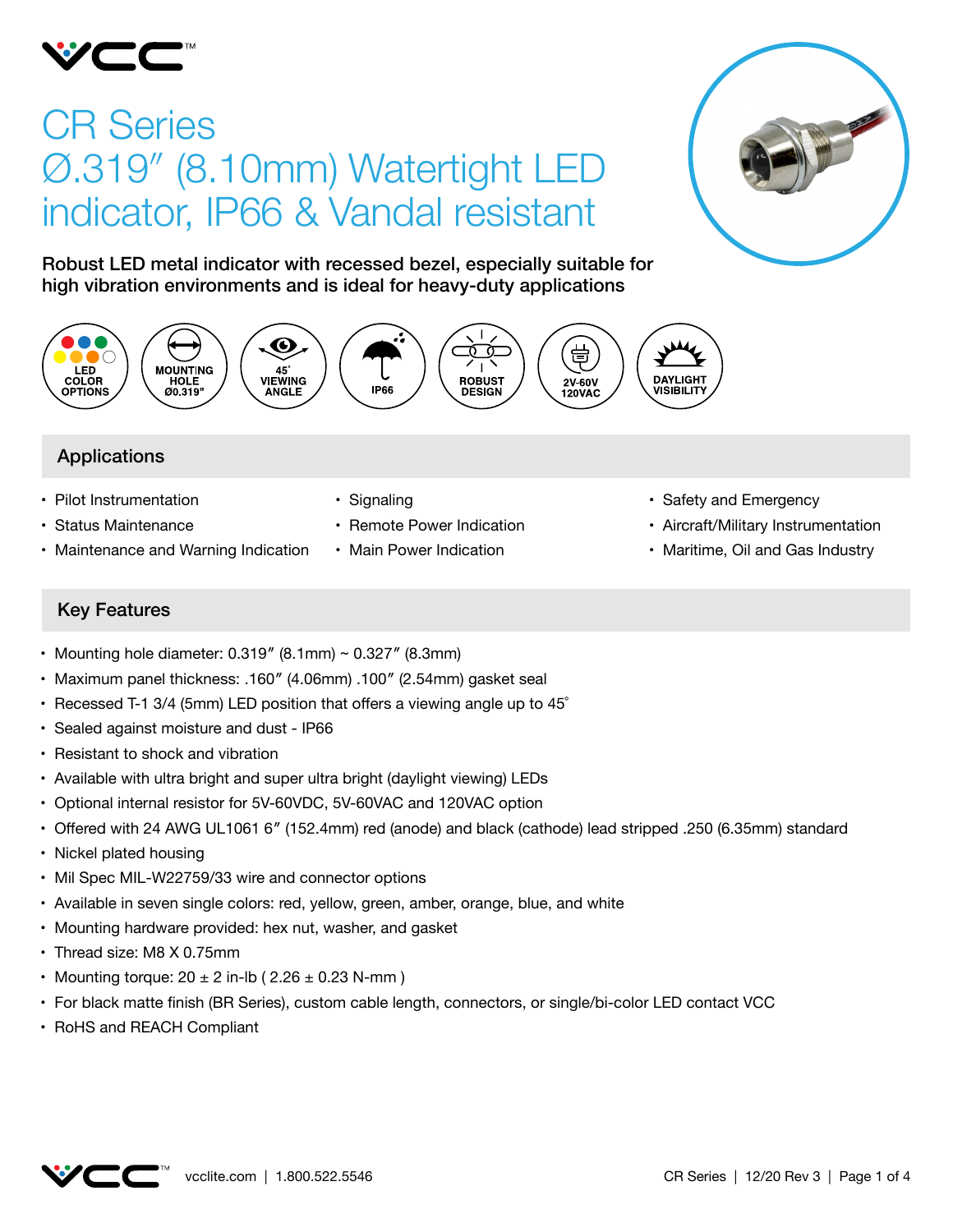## Ordering Data





#### Example: **CR-1-3061-9909-I**

CR Nickel Finish, Wire Leads, White LED 12 Volt, IP67

#### **LED Specification Chart** Electrical and Optical Characteristics (TA = 25°C)

**Resistor Chart** Operating Specification

| <b>LED Part</b><br>Numbers | Color  | Luminous<br>Intensity (mcd)<br>Typ. $@$ IF $(mA)$ |    | VF Typ.<br>@IF(mA) |      | Viewing<br>Angle<br>$(2\theta^{1/2})$ | Peak<br>Wavelength<br>(nm) | Resistor<br>Value Code | Voltage        | Current<br>(mA) | Resistor Value (Ohms)<br>Green, Yellow Red,<br><b>Bicolor LED</b> | Resistor Value (Ohms)<br>Blue, White LED |
|----------------------------|--------|---------------------------------------------------|----|--------------------|------|---------------------------------------|----------------------------|------------------------|----------------|-----------------|-------------------------------------------------------------------|------------------------------------------|
| <b>SINGLE COLOR</b>        |        |                                                   |    |                    |      | 0000                                  | $\overline{c}$             | 20                     | None           | Not Available   |                                                                   |                                          |
| 3056                       | Red    | 400.0                                             | 20 | 1.9                | 20   | $30^\circ$                            | 660                        | 9907                   | $\overline{5}$ | 20              | 150                                                               |                                          |
| 3055                       | Yellow | 400.0                                             | 20 | 2.0                | 20   | $30^\circ$                            | 590                        | 9922                   | 5              | 20              |                                                                   | 65                                       |
| 3054                       | Green  | 300.0                                             | 20 | 3.2                | 20   | $30^\circ$                            | 520                        | 9908                   | 12             | 20              | 511                                                               |                                          |
| 3060                       | Orange | 600.0                                             | 20 | 2.1                | 20   | $30^\circ$                            | 610                        | 9909                   | 12             | 20              |                                                                   | 357                                      |
| 3057                       | Blue   | 640.0                                             | 20 | 3.3                | 20   | $20^\circ$                            | 468                        | 9910                   | 24             | 20              | 1100                                                              |                                          |
| 3061                       | White  | 27000.0                                           | 20 | 3.2                | 20   | $15^\circ$                            | N/A                        | 9911                   | 24             | 20              |                                                                   | 953                                      |
| <b>SUPER ULTRA BRIGHT</b>  |        |                                                   |    |                    | 9912 | 48                                    | 9                          | 4870                   |                |                 |                                                                   |                                          |
| 3036                       | Red    | 2800.0                                            | 20 | 1.85               | 20   | $20^\circ$                            | 660                        | 9913                   | 48             | 9               |                                                                   | 4530                                     |
| 3046                       | Green  | 900.0                                             | 20 | 1.9                | 20   | $30^\circ$                            | 625                        | 9914                   | 60             | $\overline{7}$  | 8250                                                              |                                          |
| 3047                       | Green  | 5490.0                                            | 20 | 3.2                | 20   | $20^{\circ}$                          | 520                        | 9915                   | 60             | $\overline{7}$  |                                                                   | 7500                                     |
| 3048                       | Amber  | 1300.0                                            | 20 | 2.02               | 20   | $30^\circ$                            | 592                        | 9920                   | <b>120VAC</b>  | 3.5             | 34000                                                             | Contact VCC                              |

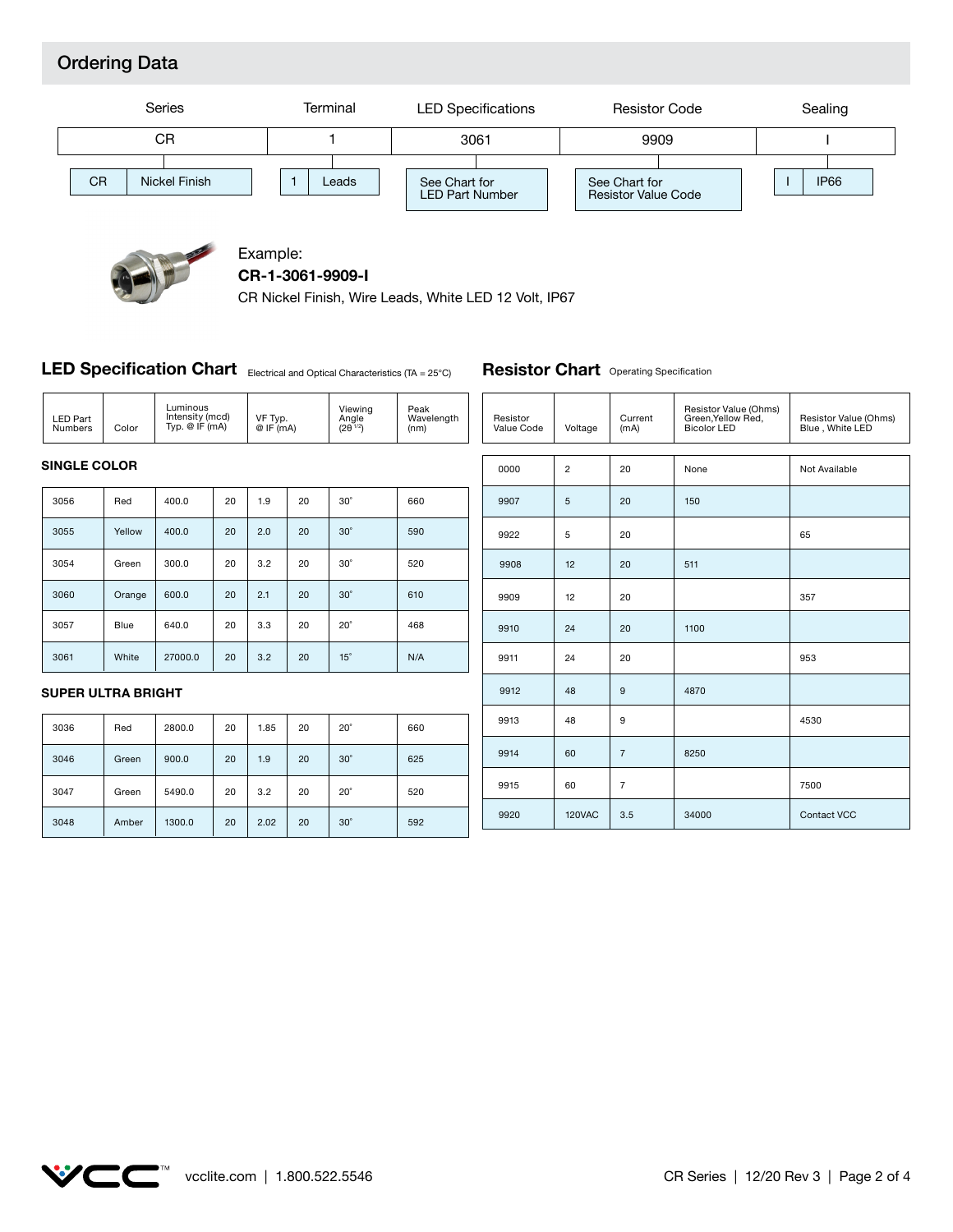#### Product Dimensions





#### **Recommended Mounting Hole**



#### **Notes:**

- 1. All dimensions are in inches [millimeters]
- 2. Tolerance is  $\pm$  .002 [0.05] unless otherwise noted.

3. The specifications, characteristics and technical data described in the datasheet are subject to change without prior notice.